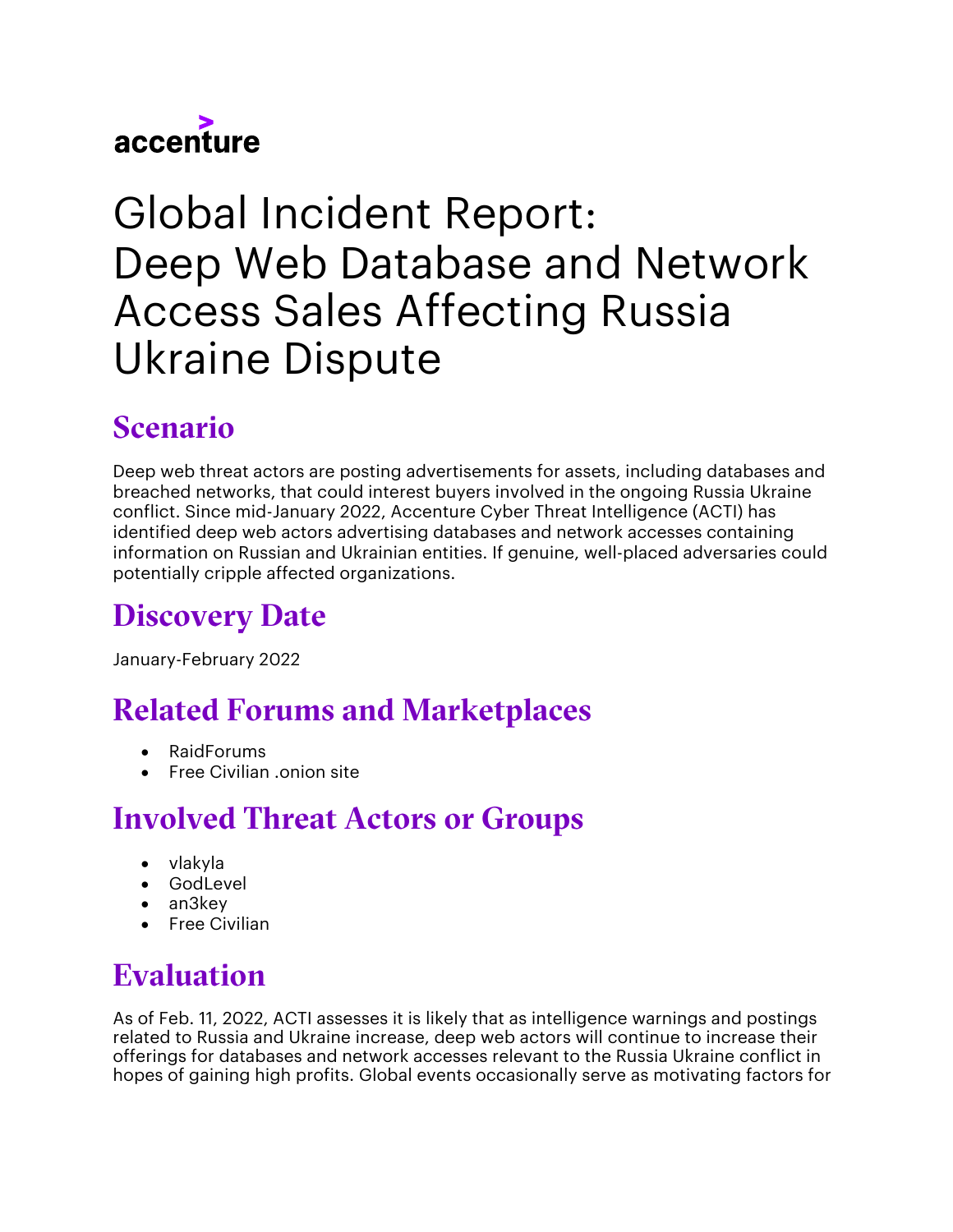malicious actors to claim they are selling important and relevant data for profit, regardless of whether such data is genuine or even exists.

#### **WhisperGate**

The WhisperGate destructive malware attacks targeting Ukraine government, non-profit, and IT organizations from Jan.  $13{\text -}14$ ,  $2022^1$  may inspire deep web actors to increase network access sales for organizations with critical assets in Russia or Ukraine. Such accesses could enable prospective buyers to conduct similar types of campaigns within Russia or Ukraine or even against other nation-states involved in the dispute, such as the United States or those in Europe. Nation-state actors could purchase and leverage network accesses to critical infrastructure organizations, such as telecommunications or energy organizations, as well as banks. They could use the accesses with asymmetrical tactics to cause disruptions, including depriving users of interconnectivity, energy, or financial transactions, if timed correctly.

In the days and weeks following the WhisperGate attacks, ACTI has observed several instances of threat actors and groups advertising databases allegedly containing the personally identifiable information (PII) of Ukrainian citizens, as well as breached network accesses, on underground sites such as RaidForums and .onion sites. The following provides examples of this type of activity.

#### **GodLevel**

On Feb. 2 2022, RaidForums user "GodLevel" advertised access to a subdomain belonging to an identified Ukrainian agricultural exchange. GodLevel indicated that they have shell and database access to the subdomain, which would enable a user to modify databases and have schema and access privileges. Additionally, GodLevel provided a screenshot indicating they can access payment information and contracts. According to the victim exchange's official website, the victim organization is responsible for organization exchange trades, commodity derivatives, mortgages, mortgage certificates, creating settlement and clearing systems for servicing concluded exchanges, and setting market prices for agricultural products. As of Feb. 10, 2022, GodLevel is selling this access for approximately \$US160.

An attacker could potentially use compromised system access to elevate user privileges and make use of associated domains to obtain PII and payment card data, resell exfiltrated data, deploy malicious software such as ransomware, deface websites on the affected subdomain, or possibly even disrupt active exchanges and trades. The asking price for subdomain access is relatively low, suggesting GodLevel previously had trouble selling access and subsequently reduced the price, or that the actor may not realize the damage an attacker could inflict with the purchase.

#### Free Civilian

Since late January 2022, actors on several underground sites have shared links to a Tor .onion website called "Free Civilian" (Exhibit 1). The site claims to sell Ukrainian citizens' personal data from several Ukrainian government sites, including agencies involved in

<sup>1</sup> https://www.microsoft.com/security/blog/2022/01/15/destructive-malware-targeting-ukrainian-organizations/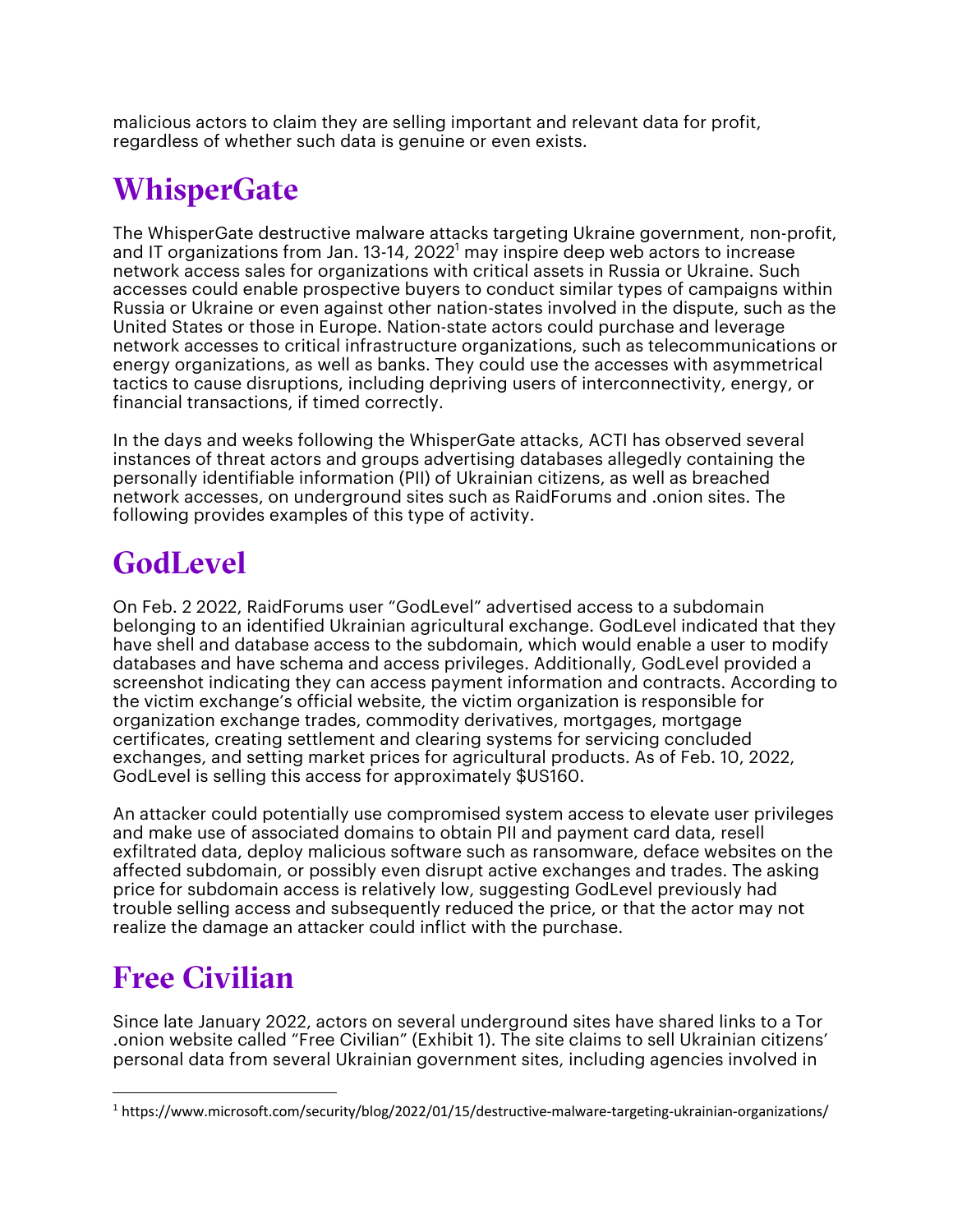building and housing, law enforcement, and the issuance of digital documents. As of Feb. 10, 2022, the Free Civilian site indicates it has sold two of five databases and that three are still available for purchase. The databases are noted as "gov.ua " databases, are 3.3-765 GB in size, and have no listed prices. The site operator(s) have instructed prospective buyers to contact them via the TOX messaging platform and indicated they are willing to conduct transactions through a third party, which actors typically do to reduce the risk of scams.



Exhibit 1: Free Civilian Website Advertising Ukrainian Government Data in February 2022

#### an3key

On Jan. 27, 2022, RaidForums user "an3key" shared a SQL database allegedly from a Ukrainian federal agency. According to an3key, the database contains information on wanted criminals, including names, birth dates, photos, criminal histories, and more. The user indicated the data is from 2021 and provided two links for users to download the data; however, at least one forum user has suggested an3key did not obtain the criminal information through a breach, as the data is publicly accessible via a Ukrainian government website.

A malicious actor could potentially use the data in the database to harass affected individuals through tactics such as extortion; or, depending on the full scope of data available, an attacker could potentially commit identity theft. Malicious actors could also leak the data on other underground forums and increase the likelihood of future harassment or identity theft.

#### RaidForums User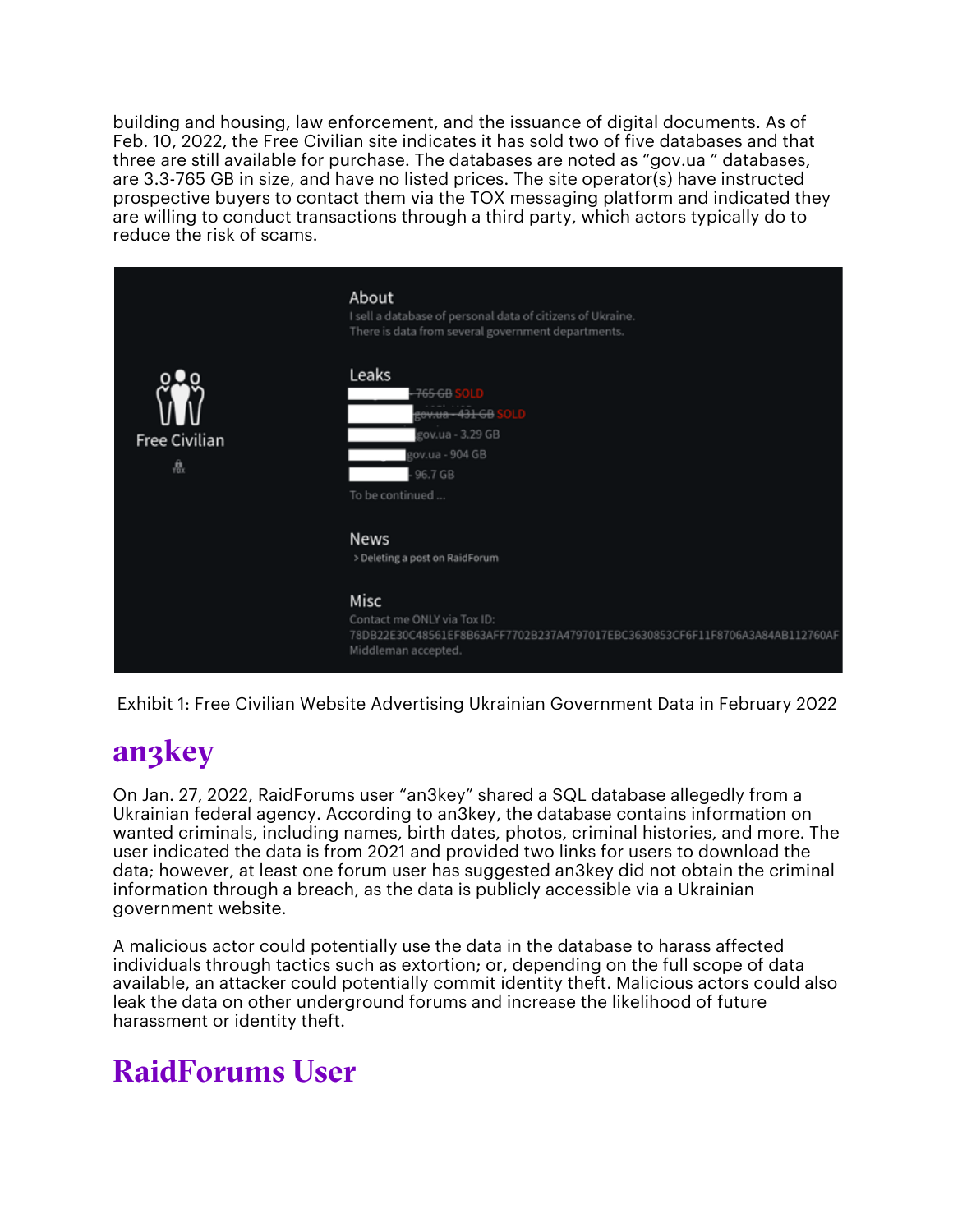On Jan. 23, 2022, a RaidForums user advertised the sale of network access to a Ukrainian bank and power plant, including administrator accounts. The user claimed to know the location of vulnerabilities in the systems, which the user also offered for sale.

The user in question advertised access to an identified Ukrainian bank, including alleged access to more than 70 administrator accounts, and the location of the vulnerability in the bank's networks that allowed the collection of bank data. The user claims an attacker can use the accesses to gain entry to the vulnerable host's administrator panel. Additionally, the user advertised 220 email addresses and the location of a vulnerability in a system associated with a large private investor in the Ukrainian energy industry; however, the user did not identify the email addresses or the level of access that exploitation of that vulnerability would provide. The user also did not specify prices for access to either network, though they indicated prices are negotiable.

As of early February 2022, this user has accumulated numerous positive reputation points on RaidForums by conducting successful transactions with site members. In other RaidForums advertisements, the user has claimed to have discovered SQL injection vulnerabilities in the networks of biotechnology companies allegedly involved in developing COVID-19 vaccines, as well as U.K. telecommunications organizations and U.S. banks. If the advertised accesses are genuine, an adversary could potentially disrupt financial transactions and energy supplies in Ukraine. Given the ongoing Russia-Ukraine conflict, ACTI assesses it is probable the user will garner high prices for this offering.

#### vlakyla

On Jan. 22 2022, RaidForums user "vlakyla" posted an advertisement for the sale of Ukrainian citizens' PII, including names, phone numbers, and email addresses (Exhibit 2). While it is unclear how many citizens are on this PII list, vlakyla provided a link to download a small portion of the data to prove its legitimacy. vlakyla did not specify a price for the full data set; however, the actor instructed prospective buyers to contact them through the RaidForums private messaging system, so they may be providing it to buyers individually. The actor has minimal feedback on the forum, making it difficult for ACTI to accurately assess the credibility of the actor or the data as of Feb. 11, 2022.

| TXT PFU of Ukraine<br>by visityla - January 22, 2022 at 10:32 AM                                |                                                                                                                                                                                                                                             |                       | <b>New Reply</b>                                    |
|-------------------------------------------------------------------------------------------------|---------------------------------------------------------------------------------------------------------------------------------------------------------------------------------------------------------------------------------------------|-----------------------|-----------------------------------------------------|
| vlakyla<br>5                                                                                    | January 22, 2022 at 10:32 AM<br><b>Ca</b> Hi, I have a content from DB PFU of <b>Ukraine</b><br>Content -> Name and surname, telephone, email<br>This is only part of the data that is available, if interested, write to PM<br>Download -> |                       | $\bullet$                                           |
| New User<br><b>MEMBER</b><br>Posts<br>Threads<br>Oct 2021<br>Joined<br>Reputation<br>$^{\circ}$ | Everything is for you!<br><b>B.PM Q.Find</b>                                                                                                                                                                                                |                       | <b>R</b> Custe <b>III</b> Report<br><b>We Reply</b> |
| « Next Oldest   Next Newest »                                                                   |                                                                                                                                                                                                                                             | <b>Enter Keywords</b> | Search Thread                                       |

Exhibit 2: Actor vlakyla Advertising Ukrainian Citizens' PII on RaidForums on Jan. 22, 2022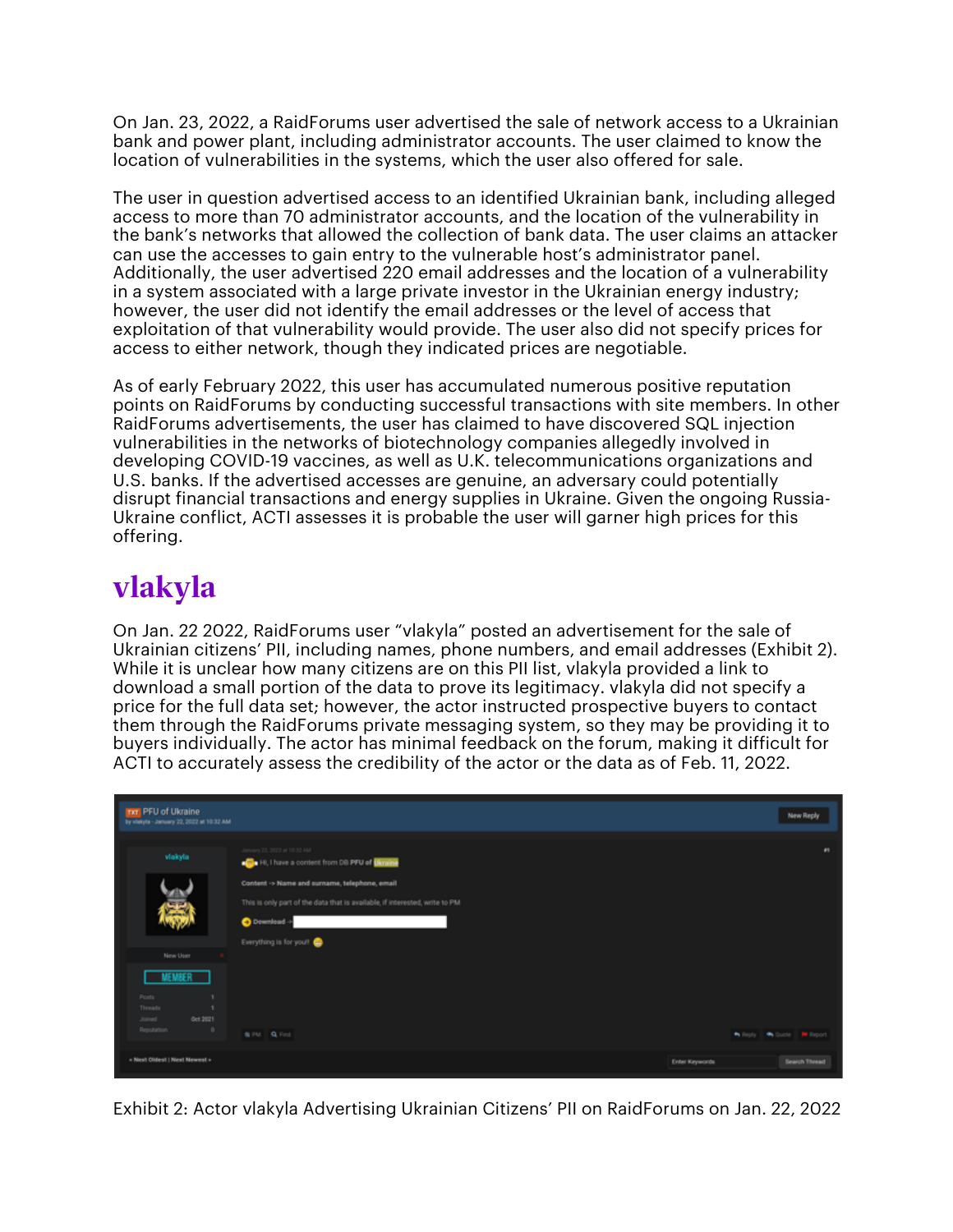An attacker could potentially use the Ukrainian citizen PII to conduct social engineering, phishing, or smishing attacks; additionally, if the data includes passwords, an attacker could use it to perform credential-stuffing attacks or account takeover (ATO) fraud. vlakyla's customers could also subsequently resell the data to other malicious actors, further increasing the likelihood of malicious activity targeting those individuals with PII in the dataset for sale.

#### **Mitigation**

To mitigate unauthorized network access, ACTI suggests:

- Being aware that seemingly criminal activity might be masking or enabling politically motivated activity.
- Maintaining best practices such as patching, firewalling infection vectors, updating anti-virus software, enforcing an off-site backup policy, practicing how to restore from backups, and using application allowlists.
- Securing Remote Desktop Protocol (RDP) connections with complex passwords, virtual private networks, and network-level authentication, if RDP connections are necessary.
- Scanning networks for machines using RDP and disabling the protocol if not needed.
- Checking for the presence of unauthorized remote access utilities, such as LogMeIn or TeamViewer, on internal networks.
- Monitoring for large amounts of suspicious outbound traffic and other abnormalities in network traffic flow that might indicate unauthorized remote sessions.
- Restricting login attempts and deploying multi-factor authentication where possible.
- Ensuring third-party vendors follow strict security policies, especially those pertaining to remote network access.

#### **About Accenture**

Accenture is a global professional services company with leading capabilities in digital, cloud and security. Combining unmatched experience and specialized skills across more than 40 industries, we offer Strategy and Consulting, Interactive, Technology and Operations services — all powered by the world's largest network of Advanced Technology and Intelligent Operations centers. Our 674,000 people deliver on the promise of technology and human ingenuity every day, serving clients in more than 120 countries. We embrace the power of change to create value and shared success for our clients, people, shareholders, partners and communities. Visit us at accenture.com.

**Accenture Security** is a leading provider of end-to-end cybersecurity services, including advanced cyber defense, applied cybersecurity solutions and managed security operations. We bring security innovation, coupled with global scale and a worldwide delivery capability through our network of Advanced Technology and Intelligent Operations centers. Helped by our team of highly skilled professionals, we enable clients to innovate safely, build cyber resilience and grow with confidence. Follow us @AccentureSecure on Twitter, LinkedIn or visit us at accenture.com/security.